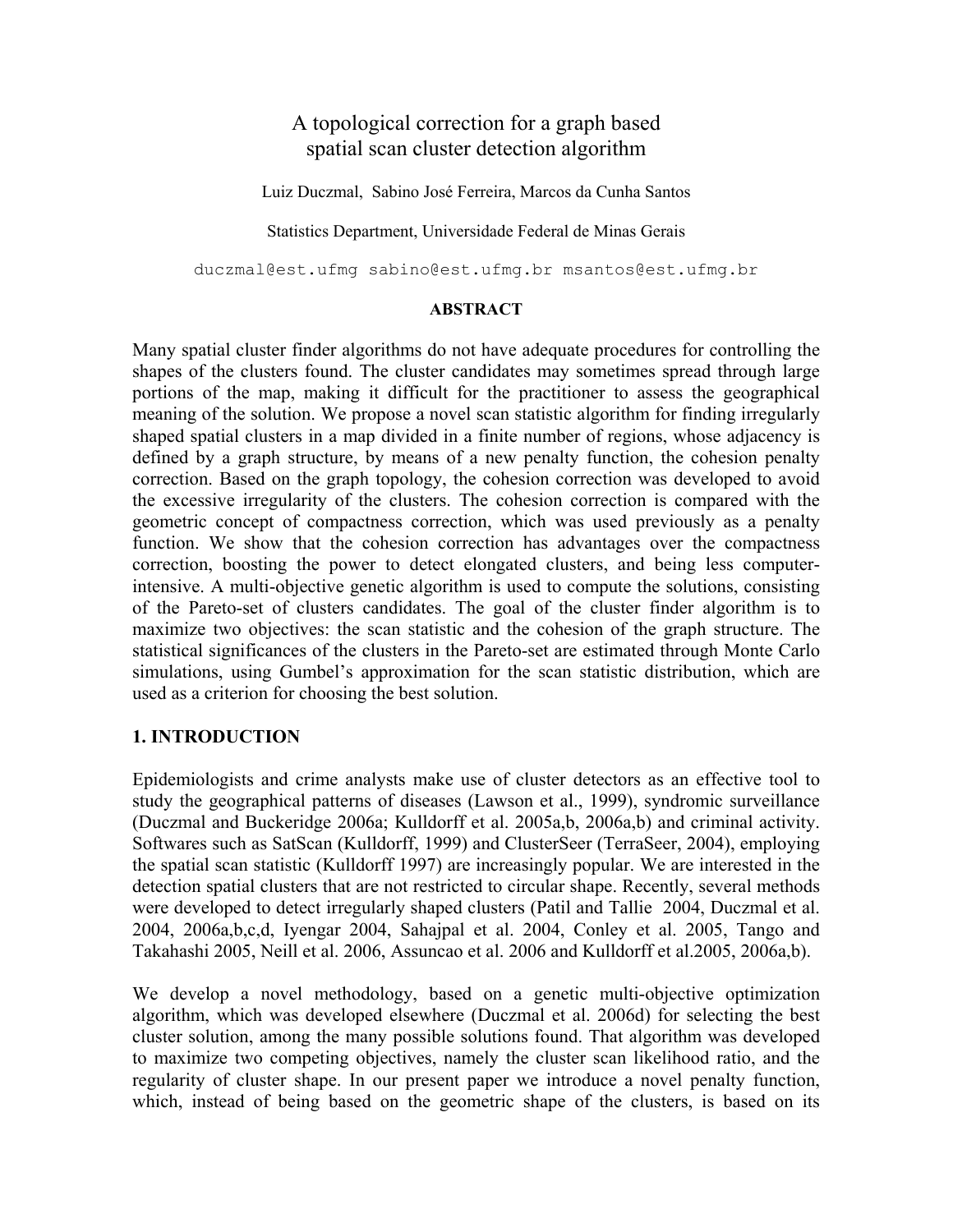topology. This change was motivated by the discussion in Duczmal et al. (2006b). In that paper, it was noted that the some clusters have low population regions, which should disconnect it if removed (the so called *weak links*). The presence of weak links impacts the power of detection of such cluster. This happens because the variance of the number of cases inside a weak link is elevated, due to its low population. As a consequence, we expect to find very few cases inside a weak link, thus making it difficult for the cluster detector to join the parts of the cluster separated by the weak link. In other words, weak links generates noise, in the sense that a legitimate cluster which includes a weak link should be penalized (see details in Duczmal et al. 2006b). The usual geometric compactness correction does not penalize enough clusters with weak links. As we shall see, the topological correction developed in this work actuates effectively in clusters with weak links, thus inhibiting the proliferation of such clusters, which should otherwise compete unfairly with the legitimate clusters solutions.

The paper is divided as follows. In section 2, we summarize the concepts of Kulldorff´s spatial scan statistic and review the multi-objective genetic algorithm. Section 3 introduces the novel penalty function based on the cluster's graph topology. Power tests are presented in section 4. The final remarks are discussed in section 5.

## **2. THE MULTI-OBJECTIVE SPATIAL SCAN GENETIC ALGORITHM**

In this section we review the spatial scan statistic (Kulldorff, 1997), the geometric concept of compactness (Duczmal et al., 2006a), the usual geometric compactness correction, the multi-objective genetic algorithm and the statistical significance estimation of the clusters found (Duczmal et al., 2006b, 2006c), using the Gumbel´s approximation (Abrams et al. 2005).

## **2.1. THE SPATIAL SCAN STATISTIC**

Given a map divided into M regions, total population N and C cases, a zone Z is defined as any set of connected regions. The number of cases in each region follows a Poisson distribution, with average proportional to its population, under the null hypothesis that there are no clusters in the map. Defining  $\mu_z$  as the expected number of cases inside Z under the null hypothesis,  $c_z$  as the number of observed cases inside Z,  $c_z/\mu_z$  as the relative incidence inside Z, and  $(C - c_Z)/(C - \mu_Z)$  as the relative incidence outside Z, the Kulldorff´s spatial scan statistic is defined as

$$
LR(z) = \frac{L(z)}{L_0} = \left(\frac{c_z}{\mu_z}\right)^{c_z} \left(\frac{C - c_z}{C - \mu_z}\right)^{C - c_z}
$$

if the relative incidence inside  $Z$  is higher than 1, and 1 otherwise. The zone with the maximum likelihood is defined as *the most likely cluster*. The test statistic is  $\max_{z} LR(z)$ .

This likelihood ratio, maximized over all the zones, identifies the zone that constitutes the most likely cluster. See Kulldorff (1997) for details. The test statistic can detect not only circular clusters, but we should expect lesser power for the irregular ones.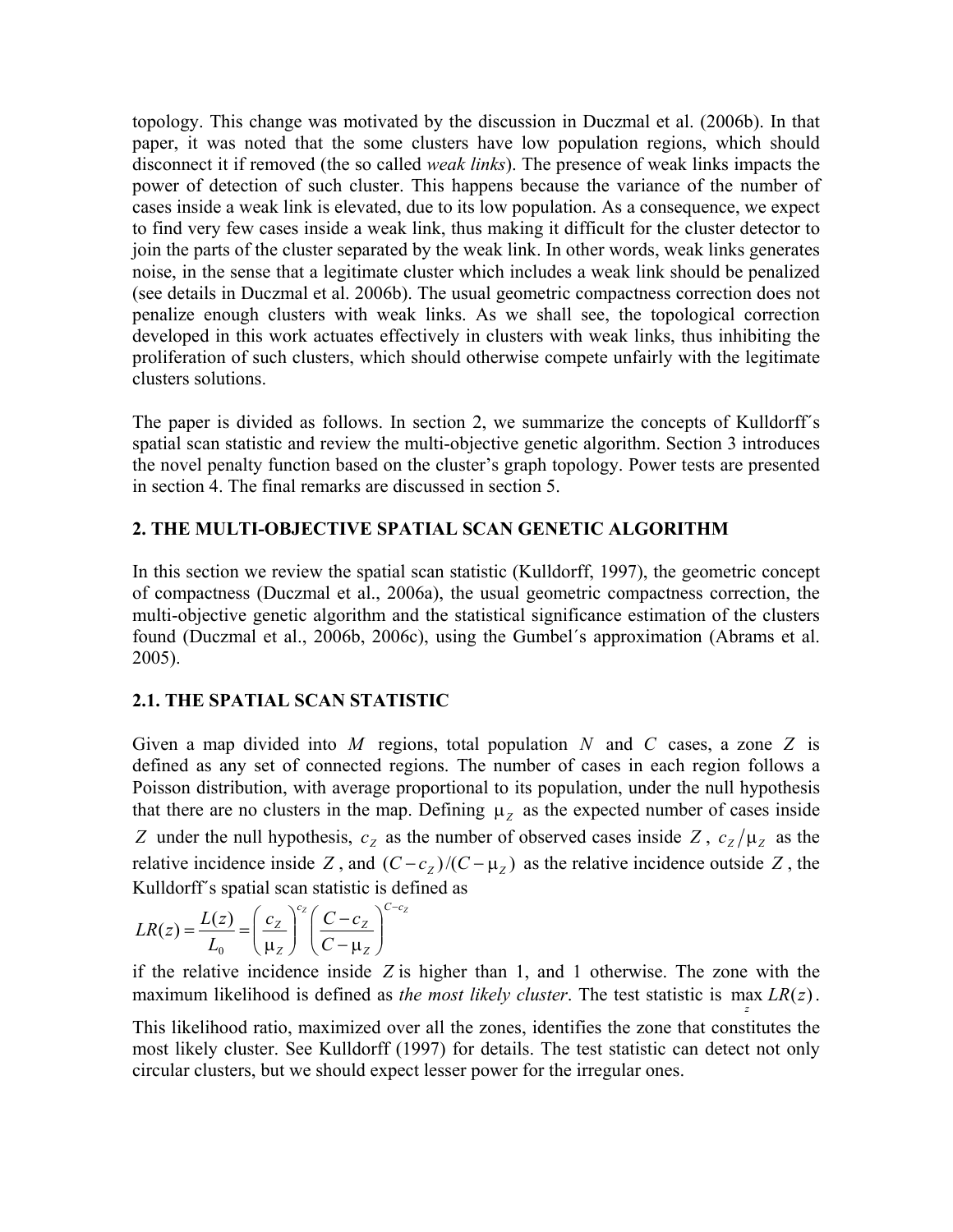### **2.2. THE REGULARITY OF CLUSTER SHAPE**

Highly irregularly shaped zones in the map tend to have very large scan likelihood ratio values and are almost always undesirable, because they compete unfairly with the more legitimate cluster candidates, which tend to have more regular shapes and more modest scan likelihood ratio values. In this sense, they constitute noise, against which the signal, represented by the more geographically meaningful cluster candidates, is superimposed. We now define a quantitative measure of the regularity of cluster shape. Given a planar geometric object z, define  $A(z)$  as the area of z and  $H(z)$  as the perimeter of the convex hull of z. Intuitively, the convex hull of a planar object is the cell inside a rubber band stretched around it. The *compactness* of z is

$$
K(z) = 4\pi A(z)/H(z)^2.
$$

This formula is equivalent to  $A(z)$  divided by the area of the circle with perimeter  $H(z)$ . Compactness does not depend on the size of the object, only on its shape. The maximum compactness value, namely one, is attained by the circle. Compactness can be used as a penalty function acting as a filter to restrain the presence of those extremely high *LLR* valued large tree-shaped clusters, allowing the presence of the somewhat lower *LLR* valued clusters solutions with real geographic meaning that we are looking for. For details, see Duczmal et al. (2006b).

## **2.3. THE GENETIC ALGORITHM**

A genetic algorithm was developed for spatial cluster detection and inference using the scan statistic in a map divided in regions. The algorithm aims to maximize an objective function, modifying an initial set of individuals, or population, for a number of generations. The variance of the population is increased through the *crossing-over* and *mutation* operators. The *selection* operator picks the individuals that will remain in the next generation, maintaining the population size fixed during the process. The crossing-over operator creates new children individuals, or zones, mixings the features of two randomly chosen parents at a time, which are themselves zones from the previous generation, see details in Duczmal et al. (2006c). In this manner, several children are produced, which are intermediate zones between the two extremes zones *A* and *B*. The selection operator rank the zones according to the value of the objective function, namely the compactness corrected spatial scan statistic mentioned in section 2.2. We expect to find individuals with increasingly higher values as the algorithm advance through the generations.

The statistical significance of the most likely cluster of observed cases is computed through a Monte Carlo simulation (Dwass, 1957). Under null hypothesis, simulated cases are distributed over the map and the scan statistic is computed for the most likely cluster. This procedure is repeated thousands of times, and the obtained distribution of the values is compared with that of the most likely cluster of observed cases, producing an estimate of its p-value. The algorithm has fast convergence, and good power of detection.

The genetic algorithm is suitably modified to deal simultaneously with the two quantities: the compactness  $K(.)$  (section 2.2), and Kulldorff's original spatial scan  $LLR(.)$  (section 2.1), constituting the multi-objective genetic algorithm (Duczmal et al. 2006d). The pairs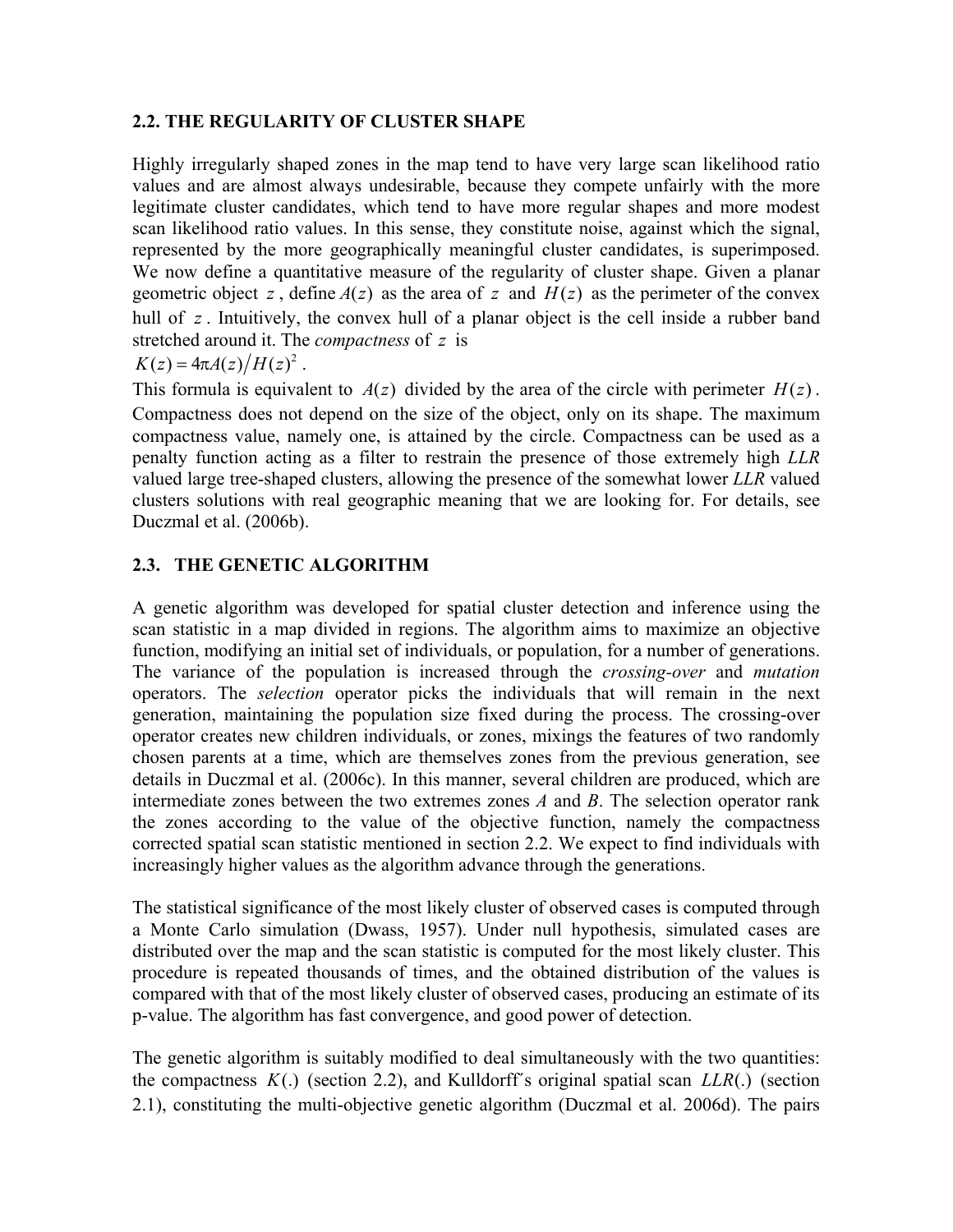$(K_i, L_i)$ , indicating the compactness and scan statistic computed for each individual *i*, are plotted in the Cartesian plane. The selection operator is now defined in terms of two objectives, maximizing the compactness and the scan statistic. This operator relies on the concept of *dominance*: a point is said to be dominated if it is worse than another point in at least one objective, while not being better than that point in any other objective (Chankong and Heimes, 1983). The *Pareto-set* is the set that does not contain any dominated solution (Takahashi et al. 2003).

The selection operator is modified as follows. At first we compute the *current generation list*, which consists of the parents set augmented several times with the addition of newly produced offspring through the crossing-over operator. Next we compute the Pareto-set of the current generation list, which is stored in the initially empty *next generation list*, and then removed from the current generation list. This procedure is repeated until the new generation list has grown to contain at least *M* individuals. The eventually excessive individuals added in the last step are removed randomly to form a new next generation list with exactly *M* individuals. The next generation population consists of the individuals of the next generation list, thus formed by selecting a set consisting of  $M$  points that are not dominated by any other point outside this set. The current generation list is finally substituted by the next generation list.

The crossing-over operator builds again new offspring, and the procedure is repeated for a number of successive generations. We observe a collective displacement of points towards generally higher values of *K* and *L*. The Pareto-set of the latest generation is considered the solution given by the algorithm. We observe that the later generations point sets become closer to their respective Pareto-sets, and that proximity could be used as a criterion for convergence.

## **2.4. THE MULTI-OBJECTIVE ALGORITHM**

 $(0,1) \times (0,\infty)$  into a number of parallel bands  $(s_i, s_{i+1}) \times (0,\infty)$ , where  $s_i < s_{i+1}$ . Next, we A scheme based on *multi-objective optimization* was developed elsewhere (Duczmal et al. 2006d) for selecting the best cluster solution, among the many possible solutions found. The algorithm aims to maximize two competing objectives, namely the cluster scan likelihood ratio, and the regularity of cluster shape. This is done computing the Pareto-set of the collection of all the solutions found. Following that, a Monte Carlo simulation is conducted: we assign random cases to the regions, according to a Poisson distribution under null hypothesis, where the average of cases allocated to each region is proportional to its population. The process of finding the Pareto-set is repeated hundreds of times, each time for a different allocation of random cases under the null hypothesis. Those Pareto-sets are joined, obtaining a collection of thousands of points. We then partition the strip compute the approximate Gumbel´s distribution that fits best to the log likelihood ratio values of the points encased in each band. The integral of the tail of the Gumbel distribution furnishes our estimated p-values for the mid point  $(s_i + s_{i+1})/2$ . The collection of p-values estimates for all the strips are then used to compute the *interpolated p-value surface*, from which the individual p-values for the points in the observed cases Pareto-set are then computed. In the example of Figure 1, where 10,000 Pareto sets were obtained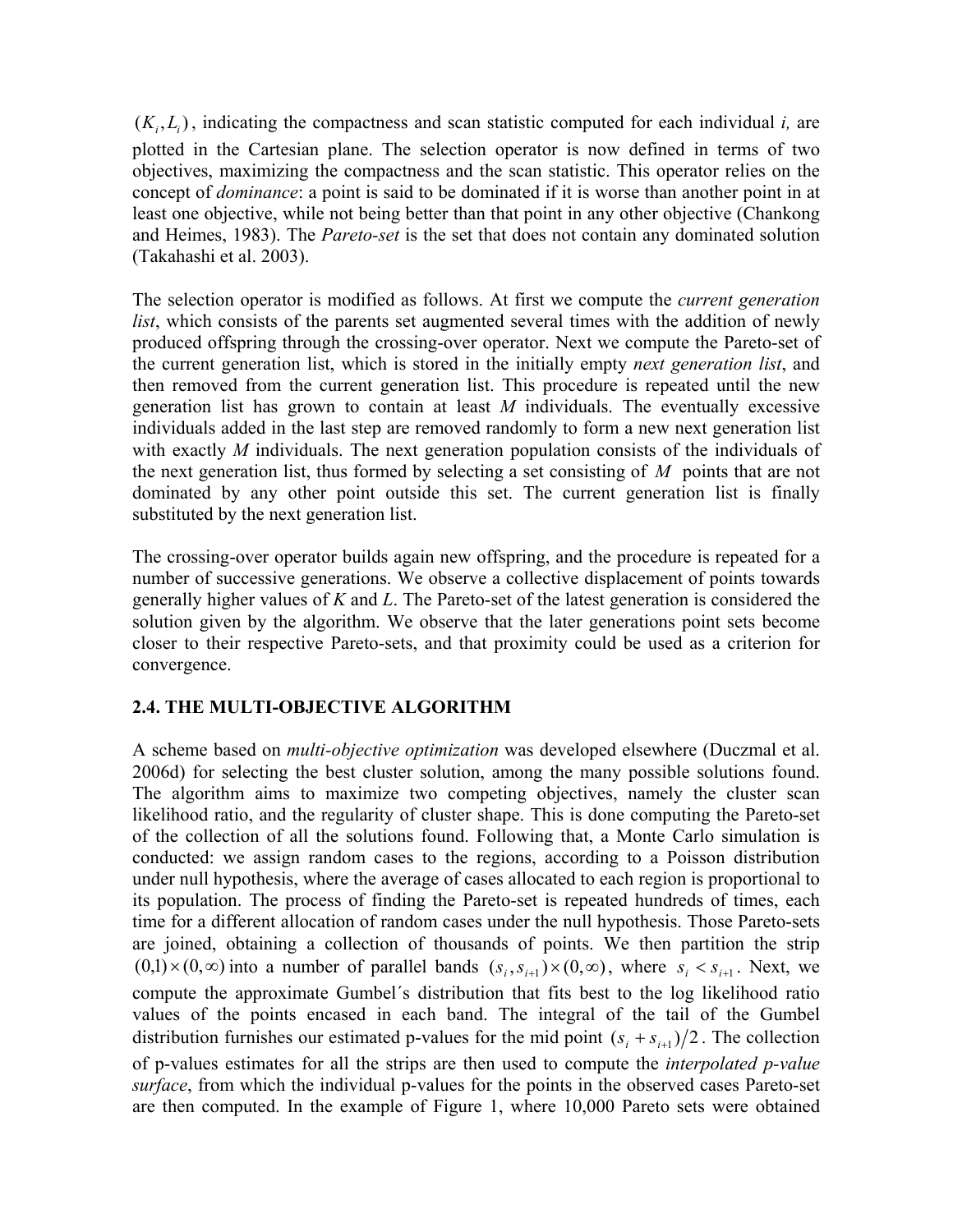under the null hypothesis, the 0.01, 0.001 and 0.0001*-value isocline* curves are shown in green. The blue curve indicates the 0.05*-value isocline* curve.

#### **3. THE COHESION CORRECTION OF THE CLUSTER**

In this section we define the cohesion correction to be used as a measure of topological regularity of the cluster associated to a graph G. To each graph  $G$  with  $n$  nodes we associate a set of nodes or vertices which belongs to  $\overline{G}$  and that are called the disconnection set  $G_{disc} = \{x_1, x_2, ..., x_k\}$ ,  $k \le n$ . Each node  $x_i \in G_{disc}$  is such that the resulting graph  $G - \{x_i\}$  is not connected. In other words, each time any node  $x_i \in G_{disc}$  is removed from the graph  $G$ , this removal breaks the original graph in two or more connected pieces. To each  $x_i \in G_{disc}$  we define a partition  $G_i$  of the original graph G made of the node  $x_i$  and the two or more parts into which the node breaks the original graph as it is removed from it. We write an arbitrary partition  $G_i$  as  $G_i = \{x_i, \hat{x}_{P_1}, \hat{x}_{P_2}, \dots, \hat{x}_{P_L}\}\$  where  $\hat{x}_{P_J}$  denotes the J-th connected part of the broken graph and the number of parts L is less or equal to  $n-1$ . Also to each connected part  $\hat{x}_{P_J}$  we associate its relative population

$$
pop_{r}(\hat{x}_{P_J}) = \frac{pop(\hat{x}_{P_J})}{pop(G)},
$$

where respectively, pop  $(\hat{x}_{P_J})$  and pop  $(G)$  represent the populations of the connected part  $\hat{x}_{P_J}$  and the whole graph  $G$ .

Given any partition  $G_i = \{x_i, \hat{x}_{P_1}, \hat{x}_{P_2}, \dots, \hat{x}_{P_L}\}\$  of some graph  $G$  we rank the connected parts according their relative populations and rewrite the  $G_i$  partition in its ranked version as  $G_i = \{x_i, \hat{x}_{P_{(1)}}, \hat{x}_{P_{(2)}}, \dots, \hat{x}_{P_{(L)}}\}$ . Then we define a cohesion function for a ranked partition as:

$$
\operatorname{ch}\left(G_{i}\right)=(n \ \operatorname{pop}_{r}(x_{i}))^{dp} \times \left(\frac{\Delta_{1}}{\operatorname{pop}_{r}(\hat{x}_{P_{(1)}}) \ \operatorname{pop}_{r}(\hat{x}_{P_{(2)}}) \ \cdots \ \operatorname{pop}_{r}(\hat{x}_{P_{(L)}})}\right)\left(1\right)
$$

where

$$
\Delta_J = \text{pop}_r(\hat{x}_{P_{(J)}}) - \text{pop}_r(\hat{x}_{P_{(J+1)}}) \quad \text{for} \qquad 1 \le J \le L - 1,
$$
  

$$
\Delta_L = \text{pop}_r(\hat{x}_{P_{(L)}}) - 0
$$

and the exponent *dp* from damping factor are defined as: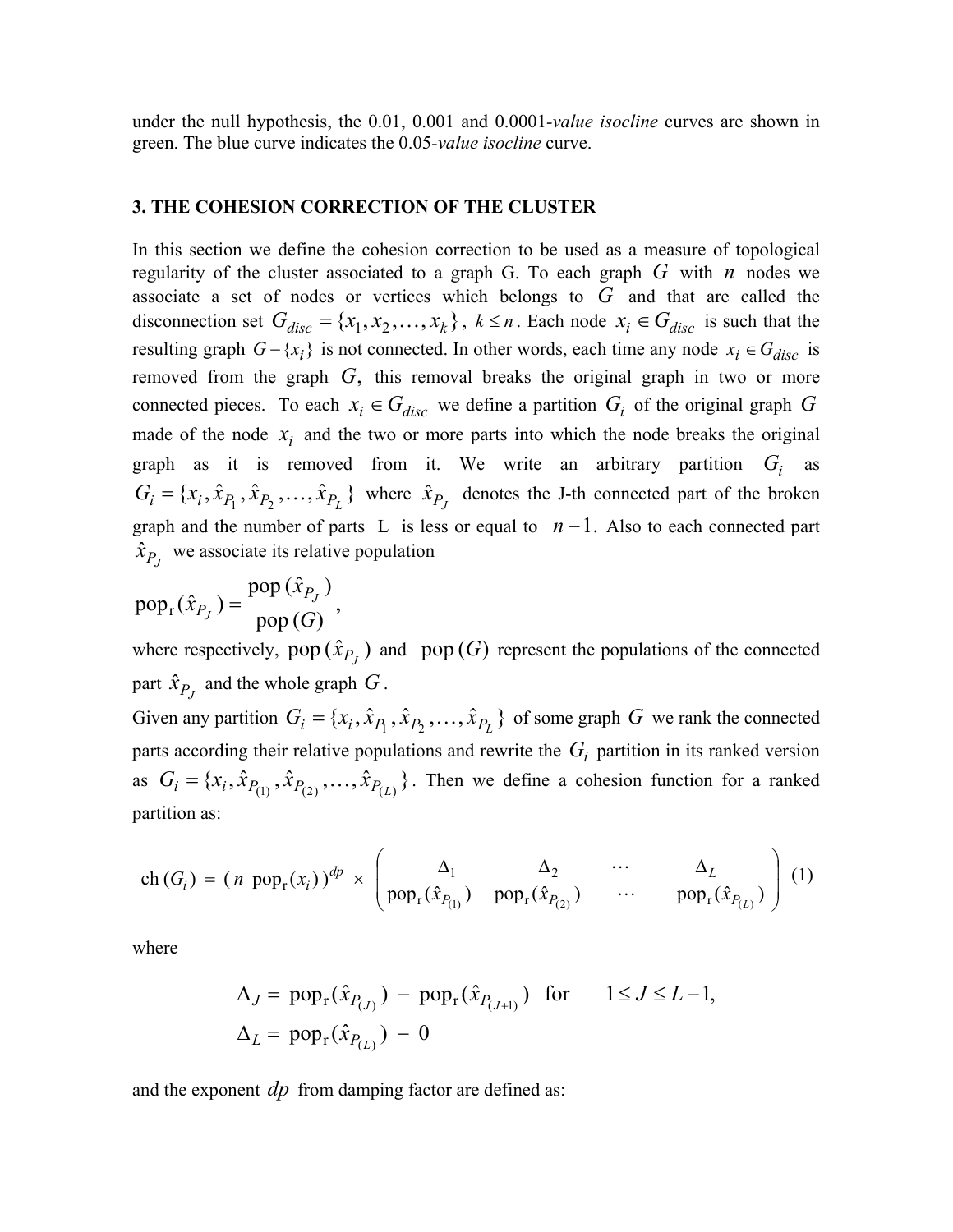$$
dp = (1 - (pop_{r}(x_i) + pop_{r}(\hat{x}_{P_{(1)}})))
$$

Now we define the cohesion function of the whole graph *G* as:

$$
\operatorname{ch}(G) = \min_{x_i \in G_{disc}} \operatorname{ch}(G_i)
$$

If the set  $G_{disc}$  is the empty set, then  $ch(G) = 1$ .

The cohesion function is used as a penalization factor in the expression for the test statistic (actually it goes as an exponent of the likelihood ratio). The cohesion function is conceived with the intention to penalize graphs that are broken in "homogeneous" parts (parts that have approximately the same population). This is associated with the second term on the right side of formula (1). Also the penalization is high if the disconnecting node is "weak", meaning that it has small population. This is accomplished by the first term on the right side of formula (1). This particular penalization effect is attenuated by the damping factor  $dp$  that takes in account if the remaining relative population, namely, one minus the relative population of the disconnecting node and the relative population of the most populated part, is still significant.

#### **4. POWER TESTS**

A benchmark dataset is constructed using real data population from the northeastern U.S. (245 regions) with one of 11 simulated irregularly shaped clusters A to K, displayed in Figure 2 (Duczmal et al. 2006b). These clusters were chosen with the purpose of testing the algorithms for some very irregular cluster shapes. From now on, the clusters A to K will be denoted *real* clusters, in contrast to the *detected* clusters found by the scan statistics. For each simulation of data under these eleven alternative hypotheses, 600 cases are distributed randomly according to a Poisson model using a single cluster; we set a relative risk equal to one for every cell outside the real cluster, and greater than one and identical in each cell within the cluster. The relative risks are defined such that if the exact location of the real cluster was known in advance, the power to detect it should be 0.999 (Kulldorff et al. 2003). 10,000 runs of the both the compactness (GAC) and topological (GAT) genetic algorithm statistics were done under the null hypothesis, plus 1,000 runs for each entry in the table, under the alternative hypothesis. Observe that the power is significantly higher for the elongated string-shaped clusters C, F and G. for the other clusters, the power is about the same for both algorithms. The running time was less than one second for each Monte Carlo simulation.

#### **5. CONCLUSIONS**

We developed and tested a novel penalty function, the cohesion penalty correction. Based on the graph topology, the cohesion correction was developed to avoid the excessive irregularity of the clusters. The cohesion correction was compared with the geometric concept of compactness correction through a multi-objective genetic algorithm. It was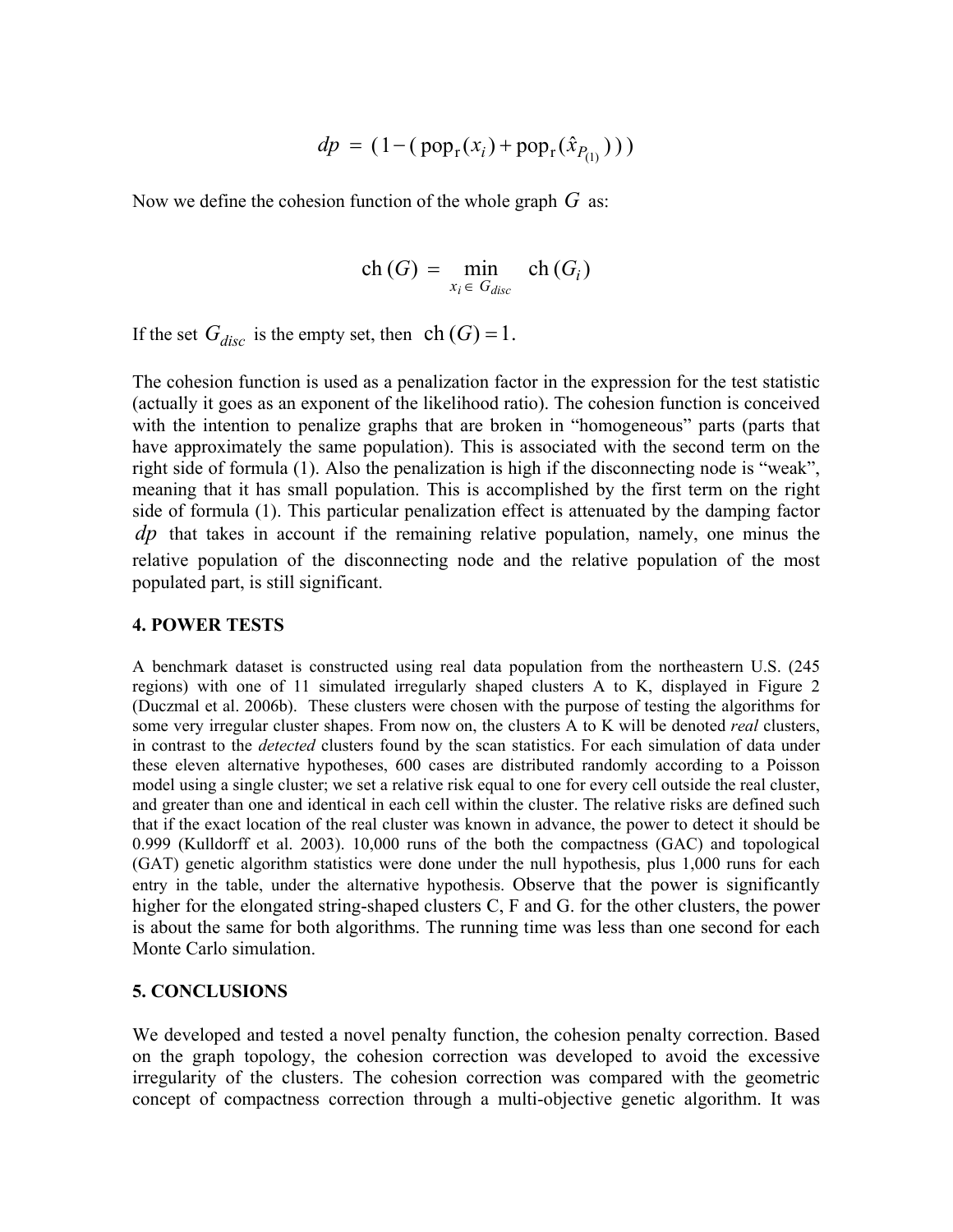shown that the cohesion correction has higher power of detection, when used for finding elongated string-shaped clusters. For less elongated clusters, the algorithm based on the cohesion correction exhibited the same power of detection of the compactness correction algorithm. We also have shown that the cohesion correction is faster.

#### **6. REFERENCES**

- Abrams A, Kulldorff M, Kleinman K, 2005. Empirical/Assymptotic P-values for Monte Carlo-Based Hypothesis Testing: an Application to Cluster Detection Using the Scan Statistic. *2005 Syndromic Surveillance Conference.*
- Chankong V, Haimes YY, 1983. *Multiobjective Decision Making: Theory and Methodology.* North-Holland.
- Conley J, Gahegan M, Macgill J, 2005. A genetic approach to detecting clusters in point-data sets. *Geographical Analysis*, 37, 286-314
- Duczmal L, Assunção R, 2004. A simulated annealing strategy for the detection of arbitrarily shaped spatial clusters, *Comp. Stat. & Data Anal*., 45, 269-286.
- Duczmal L, Buckeridge DL, 2006a. A Workflow Spatial Scan Statistic. *Statistics in Medicine*, 25;743-754.
- Duczmal L, Kulldorff M, Huang L., 2006b. Evaluation of spatial scan statistics for irregularly shaped clusters. *J. Comput. Graph. Stat*. 15;1-15.
- Duczmal L, Cançado ALF, Takahashi RHC, Bessegato LF, 2006c. A genetic algorithm for irregularly shaped spatial scan statistics (*submitted to Comput. Stat. Data Anal.*).
- Duczmal L, Cançado ALF, Takahashi RHC, 2006d. Delineation of Irregularly Shaped Disease Clusters through Multi-Objective Optimization (*submitted*)
- Dwass M. 1957. Modified randomization tests for nonparametric hypotheses. *Ann. Math. Stat.*, 28:181-187.
- Iyengar, VS, 2004. Space-time Clusters with flexible shapes. *IBM Research Report* RC23398 (W0408-068) August 13, 2004.
- Kulldorff M, 1997. A Spatial Scan Statistic, *Comm. Statist. Theory Meth.,* 26(6), 1481-1496.
- Kulldorff M, 1999. Spatial scan statistics: Models, calculations and applications. In *Scan Statistics and Applications*, Glaz and Balakrishnan (eds.). Boston: Birkhauser, 303-322.
- Kulldorff M, Tango T, Park PJ., 2003. Power comparisons for disease clustering sets, *Comp. Stat. & Data Anal.,* 42, 665-684.
- Kulldorff M, Heffernan R, Hartman J, Assuncao R, Mostashari F, 2005. A Space-Time Permutation Scan Statistic for Disease Outbreak Detection. *PLoS Medicine, Feb.15.*
- Kulldorff M, Huang L, Pickle L, Duczmal L, 2006. An Elliptic Spatial Scan Statistic. *Statistics in Medicine* (to appear).
- Kulldorff M, Mostashari F, Duczmal L, Yih K, Kleinman K, Platt R., 2006b, Multivariate Scan Statistics for Disease Surveillance. *Statistics in Medicine* (to appear).
- Lawson A., Biggeri A., Böhning D. *Disease mapping and risk assessment for public health*. New York, John Wiley and Sons, 1999.
- Neill DB, Moore AW, Cooper GF., 2006, A Bayesian spatial scan statistic. *Advances in Neural Information Processing Systems 18* (in press).
- Patil GP, Taillie C, 2004. Upper level set scan statistic for detecting arbitrarily shaped hotspots. *Envir. Ecol. Stat.,* 11, 183-197.
- Sahajpal R., Ramaraju G. V., Bhatt V. (2004) Applying niching genetic algorithms for multiple cluster discovery in spatial analysis. *International Conference on Intelligent Sensing and Information Processing.*
- Takahashi RHC, Vasconcelos JA, Ramirez JA, Krahenbuhl L, 2003. A multiobjective methodology for evaluating genetic operators. *IEEE Transactions on Magnetics*, 39(3), 1321-1324.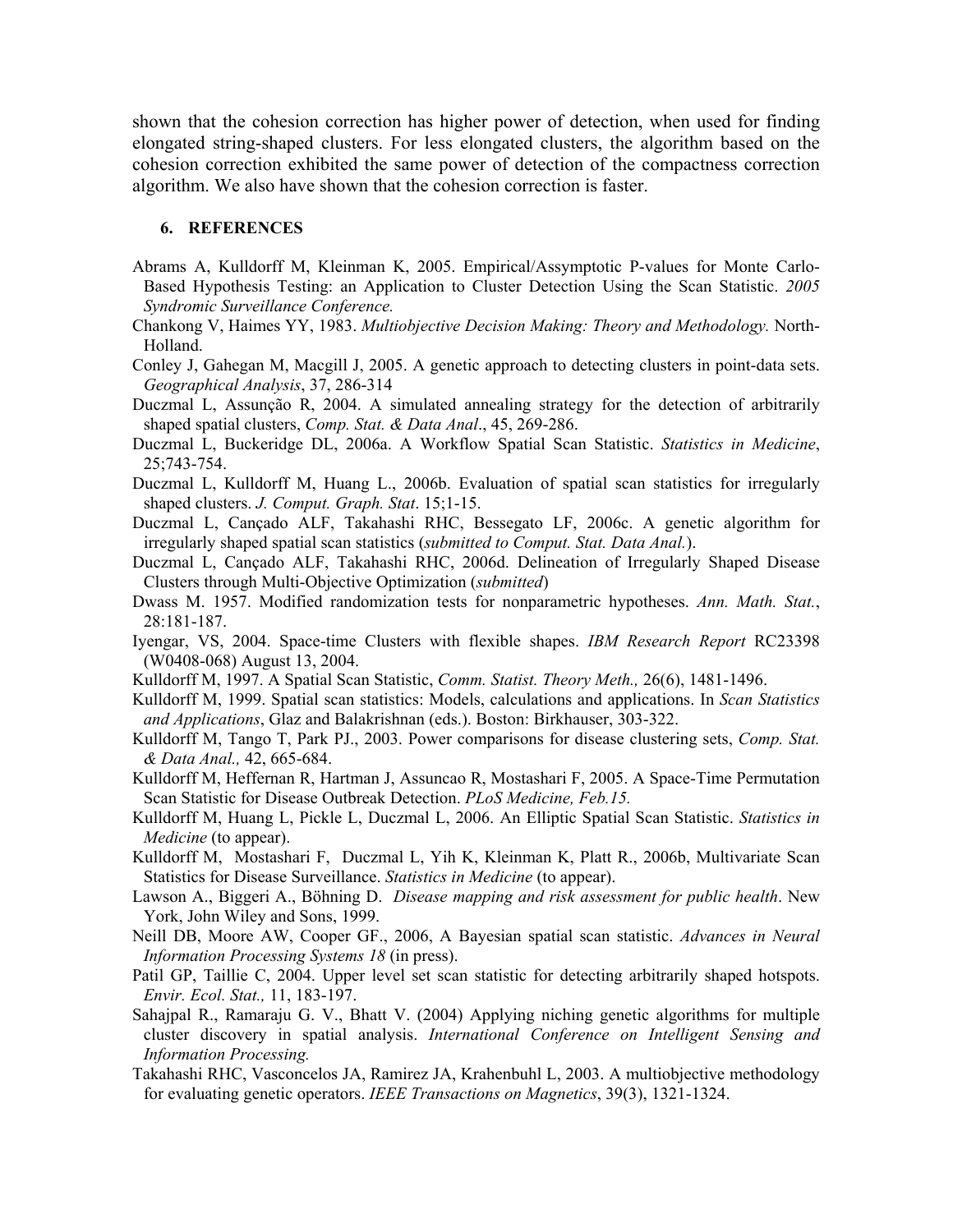Tango T, Takahashi K., 2005. A flexibly shaped spatial scan statistic for detecting clusters. *Int. J. Health Geogr.*, 4:11. TerraSeer, 2004. http://www.terraseer.com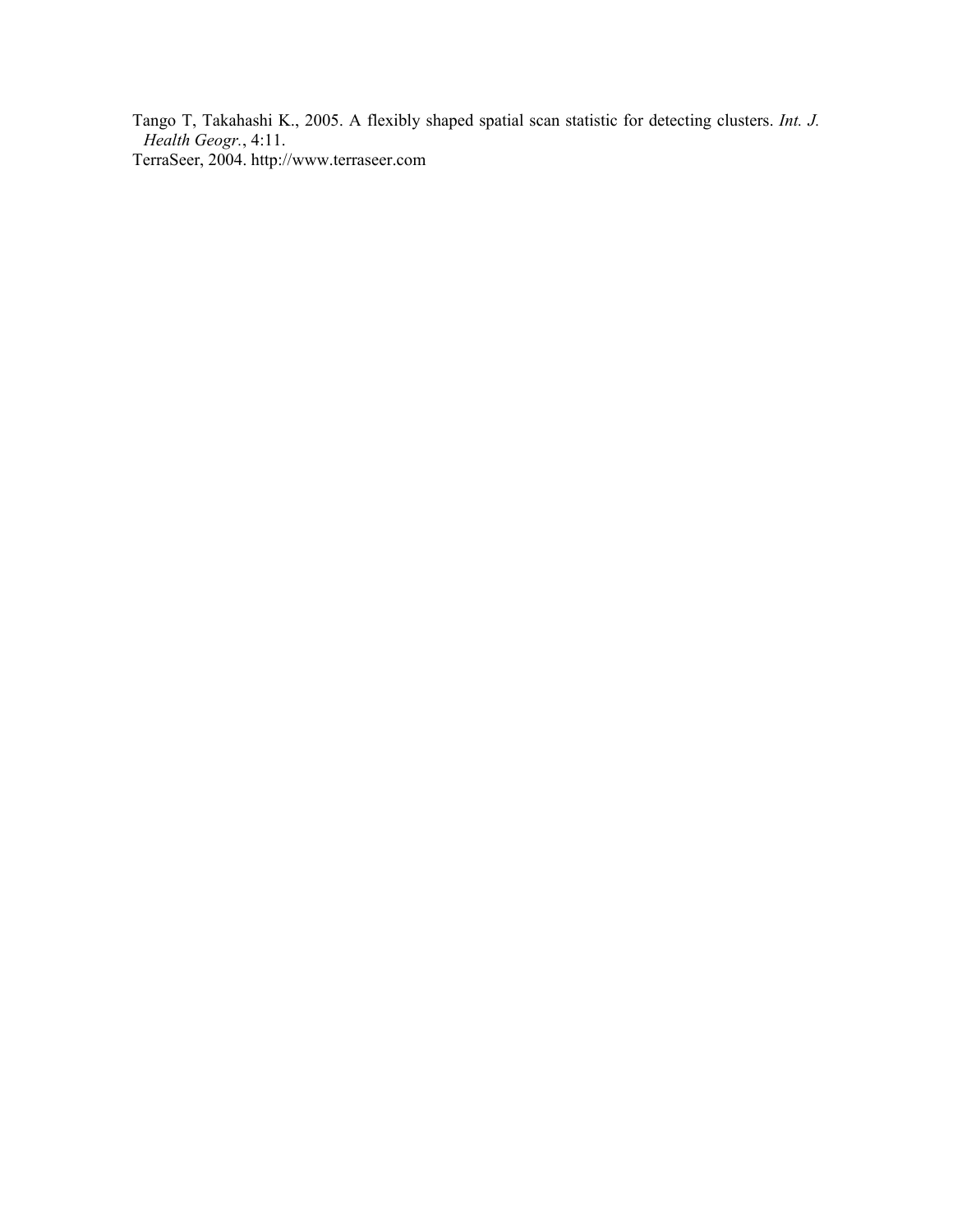

Figure 1- The p-value isocline curves for the null hypothesis Monte Carlo simulation, using 10,000 Pareto-sets.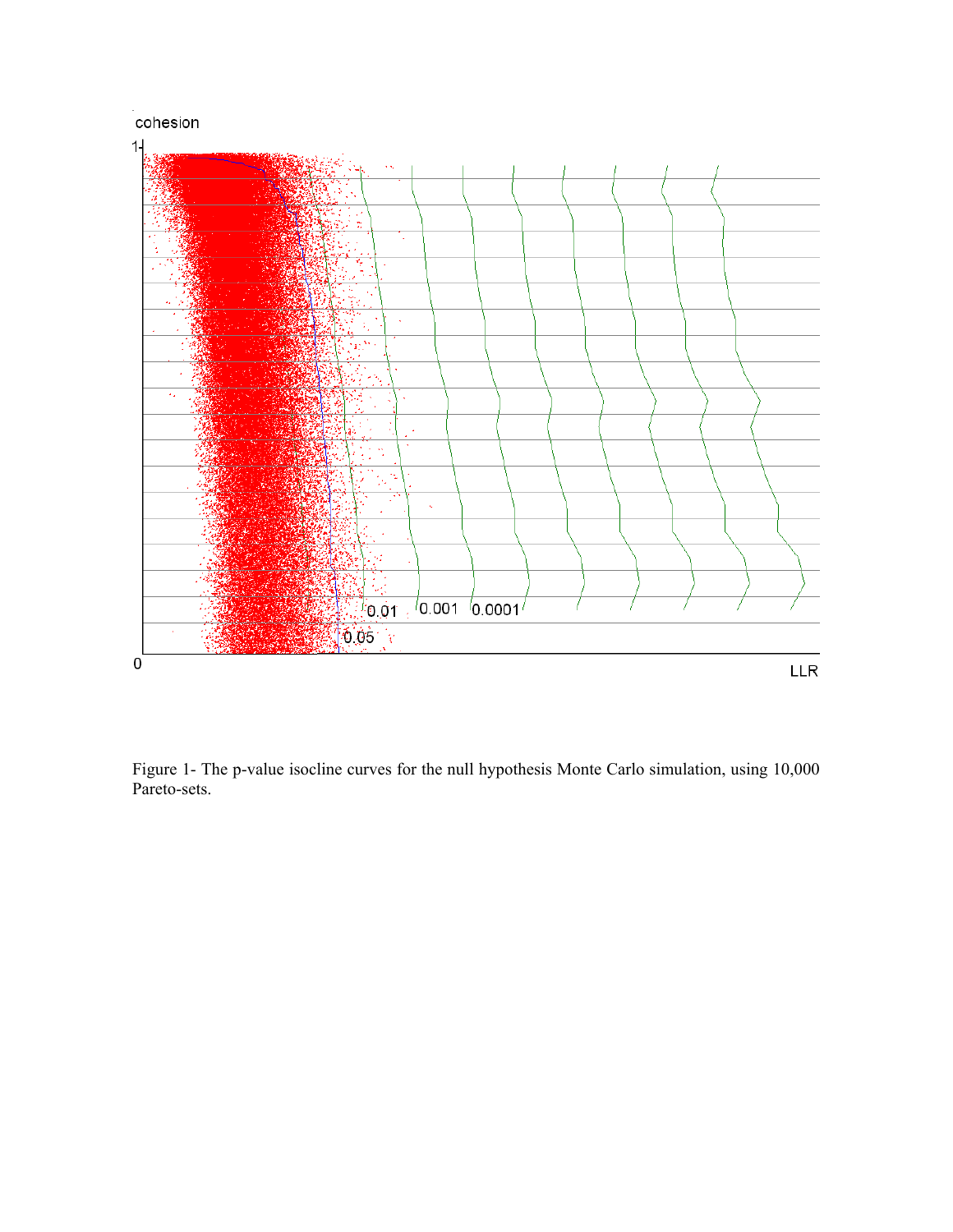

Figure 2. Simulated data clusters for the northeastern U.S. The clusters A-K, were used in the power evaluations. (Duczmal et al. 2006b).